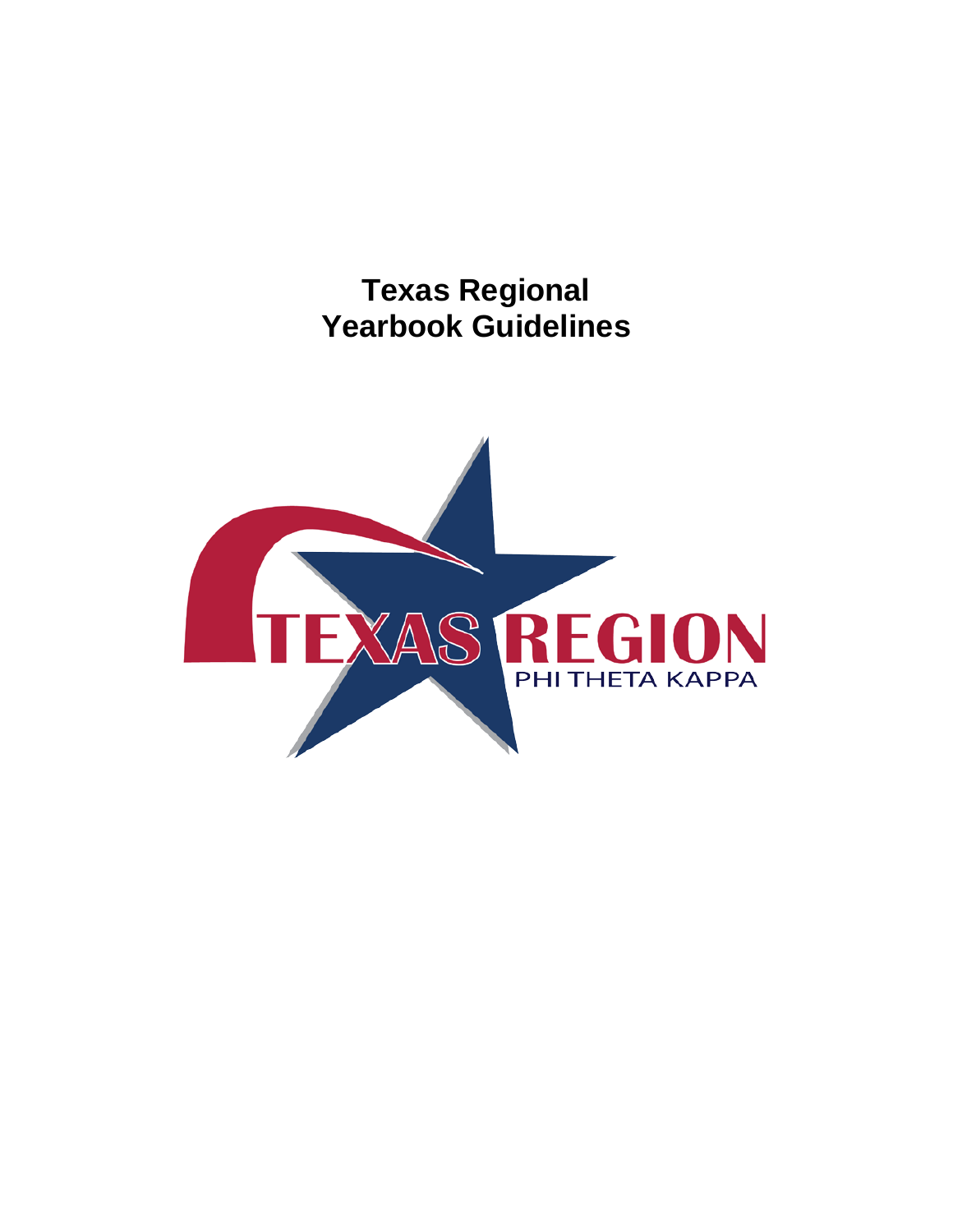Each yearbook submitted at the Texas Regional Convention in the spring and judged on the following criteria: Theme, Cover, Comprehensive Content, Divisions, Copy, Presentation, and Judge's Notations/Creativity. The following are guidelines used to judge each yearbook for competition.

### **Theme**

*An implicit or recurrent idea used throughout the entire yearbook The theme may reflect the current honors study topic* **Page 3**

**Cover**

*Specific items to be included on the front cover of the yearbook* **Page 3**

### **Comprehensive Content**

*Specific criteria that should be included in the content of the yearbook and the order in which content should appear* **Page 4**

### **Divisions**

*A boundary or partition that serves to divide or keep separate*  **Page 5**

### **Copy**

*Cutlines, headlines and the format in which they should appear*  **Page 6**

#### **Presentation**

*Overall state in which the yearbook is presented* **Page 6**

### **Optional Points**

*Items that qualify for bonus points* **Page 7***.*

### **Requirements/ Rubric**

*Additional guidelines, specific criteria, and judging form* **Page 8-10**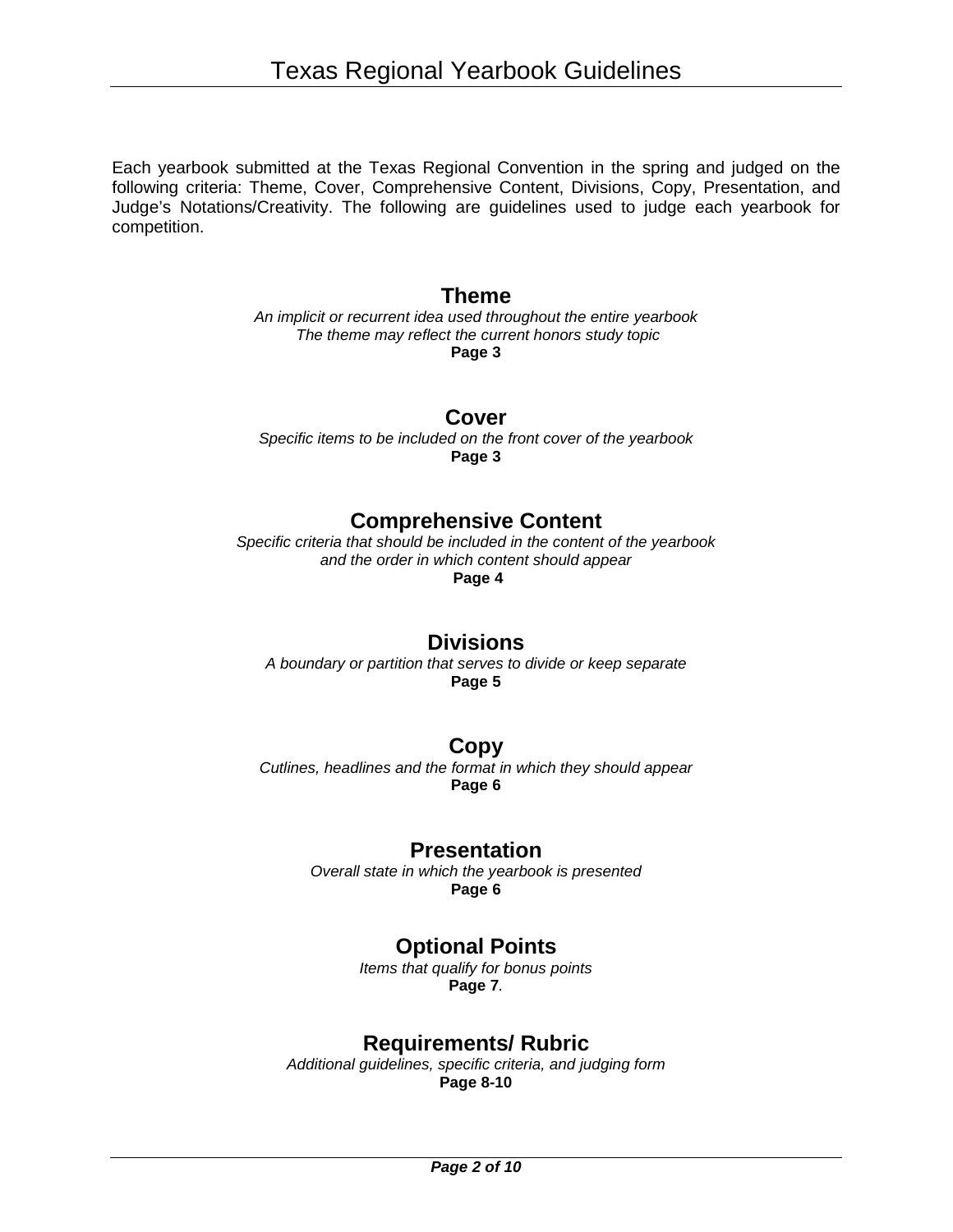## **Theme**

*An implicit or recurrent idea; a motif- used throughout the entire yearbook The theme may reflect the current honors study topic.*

Consider quality of the theme (it does not have to be the honors study topic), appropriateness, application to the yearbook, quality of the design, and creativity in carrying out the theme topic.

Each yearbook must have an overall theme applied to the entire yearbook. The theme may reflect the current Honors Study Topic, but any theme is acceptable if it is carried out throughout the entire yearbook. The following are suggestions that chapters may wish to use as their theme: the title of a popular song, a well-known book or play, or a familiar proverb or quote.

### **Required Elements for judging the Theme are: (up to 4 points)**

- Unity of theme (each section relates to the overall yearbook)
- Appropriateness / Good Taste
- Continuity of the theme (all pages/ entire yearbook completely uses the theme)
- Quality of the design & creativity

## **Cover**

*Specific items to be included on the front cover of the yearbook*

Consider quality of the design of the cover. Also, consider how the theme of the yearbook is reflected on the cover. The cover must include the title of the yearbook, name of the chapter, name of the school, city and state for the school, and the dates of the time-period for the yearbook.

The yearbook is to cover the timeframe for the calendar year, just as the calendar for Phi Theta Kappa International Headquarters. For example, the yearbook will begin January 1<sup>st</sup> and end December 31<sup>st</sup> of the year it is begin submitted for. Then, that following spring, it will be submitted during the Texas Regional Convention for competition.

The cover of the yearbook should establish an overall yearbook theme and create viewer interest to inspire the exploration of the contents.

#### **Required Elements for the Front Cover: (up to 6 points)**

- Title of the yearbook
- Name of the chapter
- Name of the school
- City of the school
- State of the school
- Dates of the school year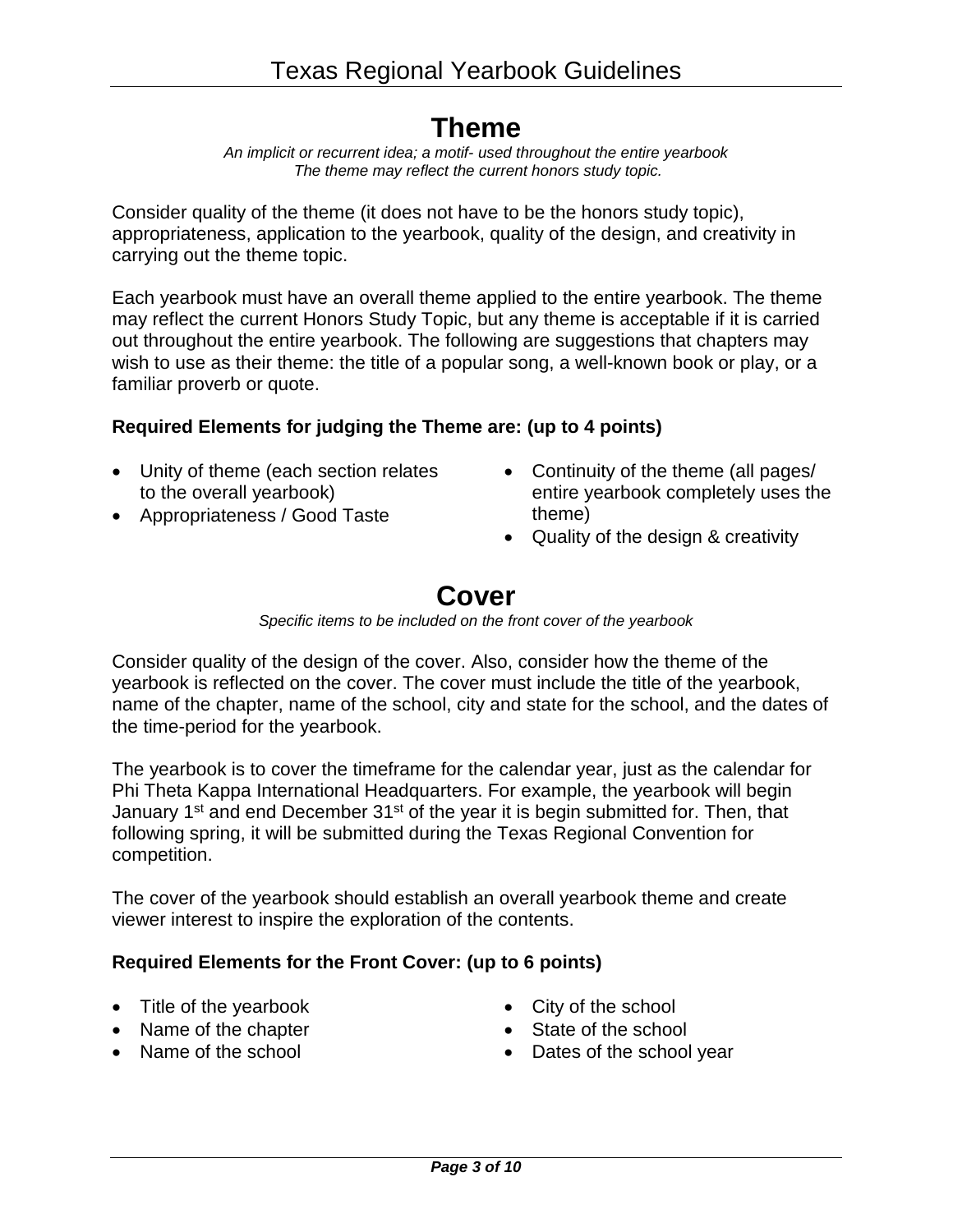## **Comprehensive Content**

*Specific criteria that should be included in the content of the yearbook and the order in which content should appear*

Like any good book, the contents of the yearbook should include a title page, preamble, table of contents, divisions, and page numbers. Thus, it is imperative that page numbers are included on every page to provide easy access to specific projects (such as honors in action project or college project) or events that the viewer might like to see. The Title Page should be listed as page 1 and subsequent pages will be numbered accordingly.

A preamble, or a general statement of your chapter and the unique events that make the year special, should precede the division pages. Only one preamble is required for the entire yearbook and it should precede the table of contents and be located after the title page.

If a dedication page is included, it should be located immediately after the title page and precede the preamble. The table of contents should be located after the preamble, and at a minimum should include the page numbers for all the divisions and any major events. The first division page should be located **after** the table of contents.

If you would like to include an acknowledgement or thank you page, put these pages in the closing section of the yearbook. Additionally these pages should be in the table of contents with the applicable page numbers.

\*Please note the Dedication page(s) and Thank You/ Acknowledge page(s) are optional. These are bonus points for chapters who complete these pages and are awarded in a separate section on the rubric.

#### **Required Elements for the Comprehensive Content: (up to 8 points)**

- Yearbook includes a Title Page
- Yearbook includes a Preamble
- Divisions and events clearly labeled
- Proper order of Title Page, Dedication page (if applicable), Preamble, and Table of Contents (with layout following the Table of Contents)
- Yearbook timeframe covers that calendar year: Jan  $1<sup>st</sup>$  – Dec  $31<sup>st</sup>$
- Yearbook includes a Table of **Contents**
- Page numbers clearly labeled beginning with the Title Page as page 1
- Yearbook accurately reflects the chapter's history for the time period covered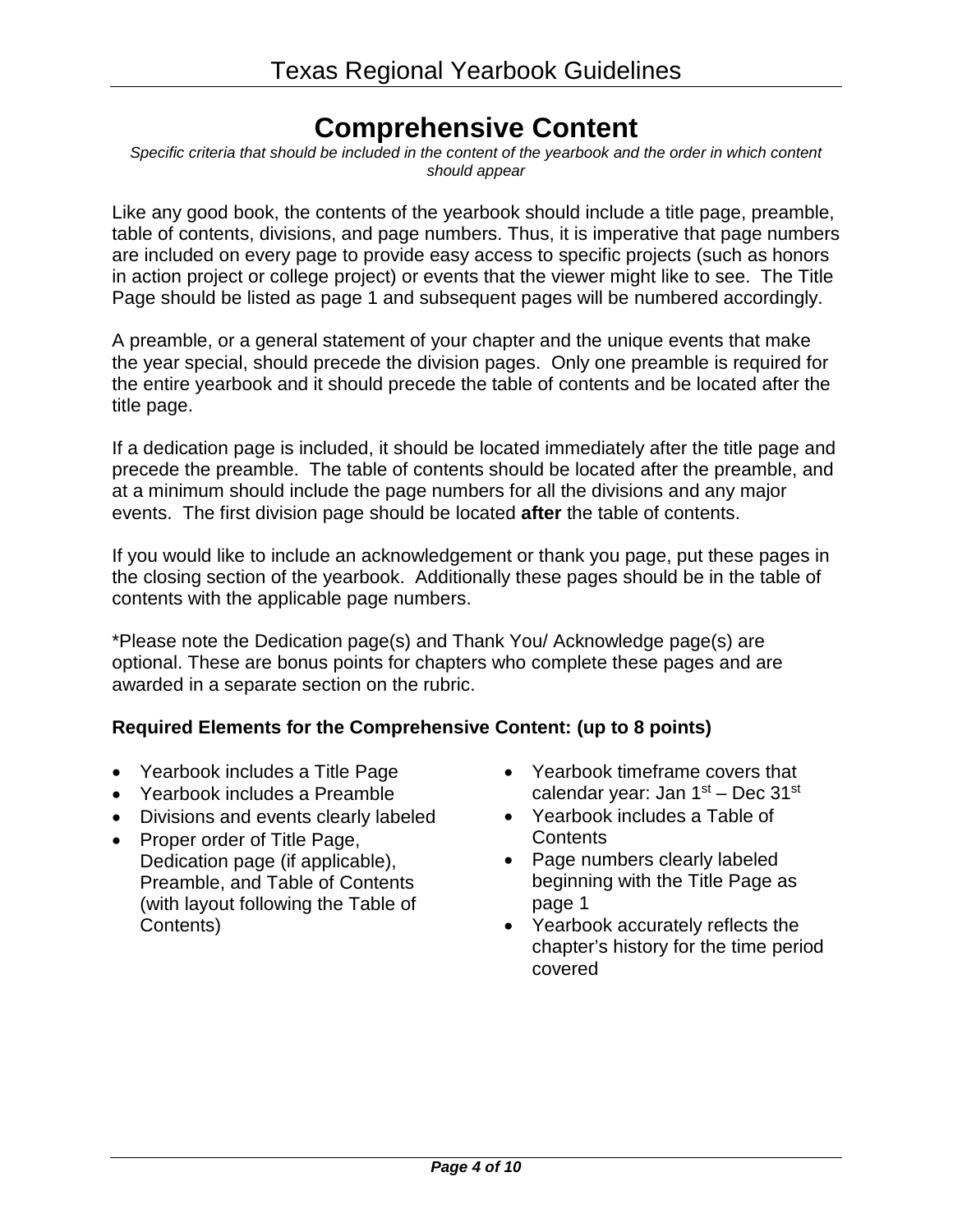# **Divisions**

*A boundary or partition that serves to divide or keep separate*

Each division should be clearly defined and represent by the four hallmarks of Phi Theta Kappa in the proper order: Scholarship, Leadership, Service, and Fellowship respectively.

This is an opportunity for each chapter to creatively demonstrate how their theme relates to their Honors in Action and College Projects and to the four hallmarks. For example, it would be easy to place your HiA project under the Hallmark of Scholarship. While the College Project might be placed under the Service or Leadership Hallmark. We understand that they have components of all four Hallmarks of Phi Theta Kappa and this is just an example of where you might place them. The purpose of each division is to highlight one of the four hallmarks in the projects and events in which your chapter has been involved during the preceding year.

Each division has a cover page clearly indicating which division is to follow.

Additional divisions may be added at the discretion of the chapter, such as a memorabilia division that would include souvenir items, a Thank You/ Acknowledgements division, or coverage of events related to the College rather than the Society. These sections would be directly after the four hallmark divisions.

If you choose to have an actual Thank You/Acknowledgements and memorials section, this would be included in the closing section of your yearbook.

### **Required Elements for the Divisions: (up to 4 points)**

- Each of the four Hallmarks are represented
- The Hallmarks are in order
- Each division has a cover page clearly indicating which division is to follow
- The divisions follow the theme of the yearbook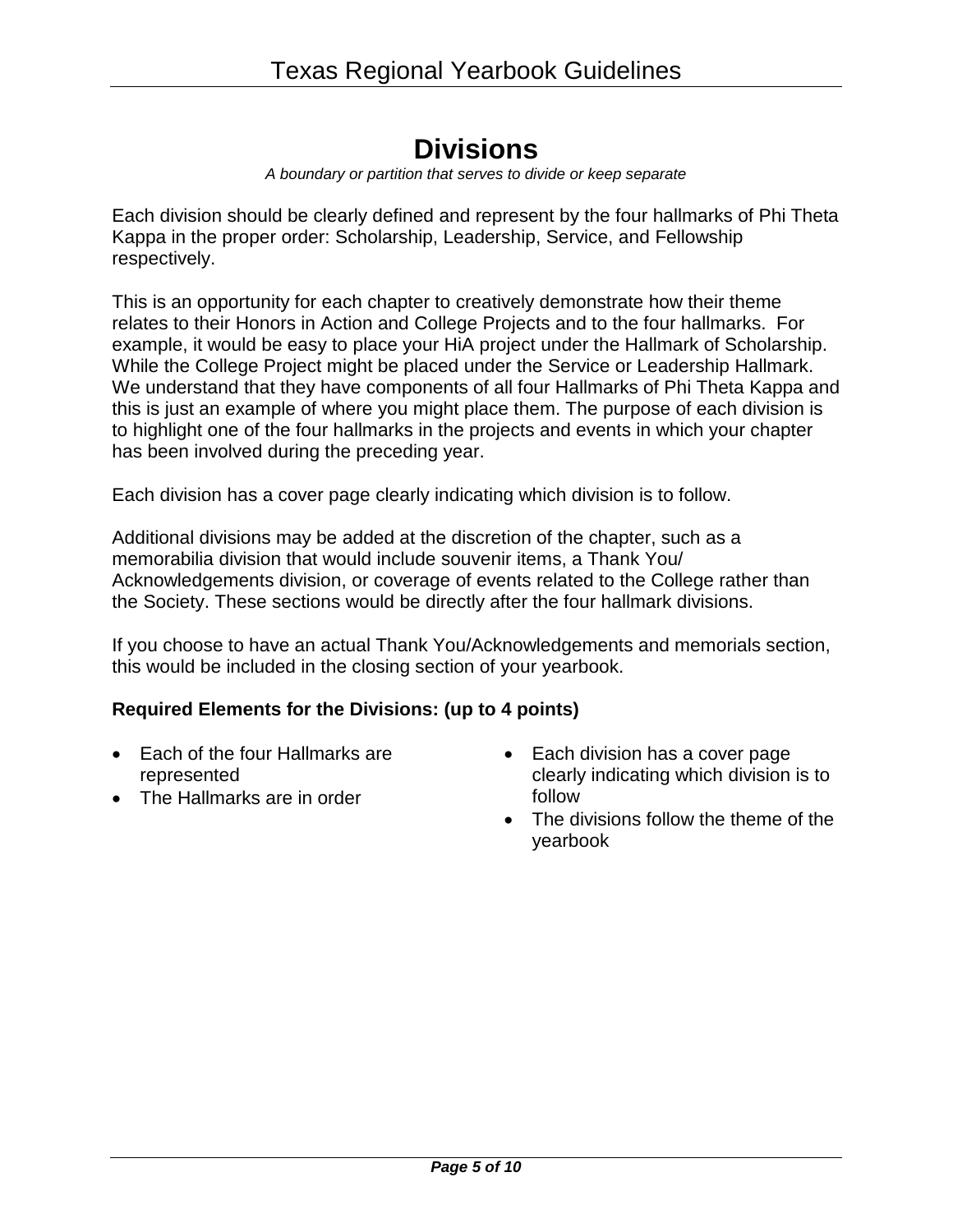## **Copy**

*Material, such as a manuscript, that is to be set in type- Cutlines, headlines and the format in which they should appear* 

Each event should have a headline and body copy (a paragraph explaining the activity and providing information about the event). Each photograph should have a cutline identifying the event and the names of the persons important to that action.

The lettering for the copy should be legible, appropriate in size and well spaced.

#### **Required Elements for the Copy: (up to 4 points)**

- Each event is identified with a headline
- Each event includes a paragraph (body copy) to provide information or explain the event
- Each photo has a cutline including description or the names of the individuals in the pictures
- The copy is legible, well-spaced, appropriate in size

## **Presentation**

*The state of being presented- Overall state in which the yearbook is presented*

Has your theme come together with all of the requirements of this document? Is your theme clear? Is the same style used throughout the entire document? Is the yearbook durable and original?

Presentation is very important. You could choose to go with a traditional yearbook style, a slick digital printout style, or somewhere in between. Whatever your chapter chooses to do, it is important to remember to be clear in regard to your theme, divisions, events, photos, and page numbering.

#### **Required Elements for the Presentation: (up to 3 points)**

- Construction of the yearbook is sturdy
- Grammar is flawless
- Spelling is flawless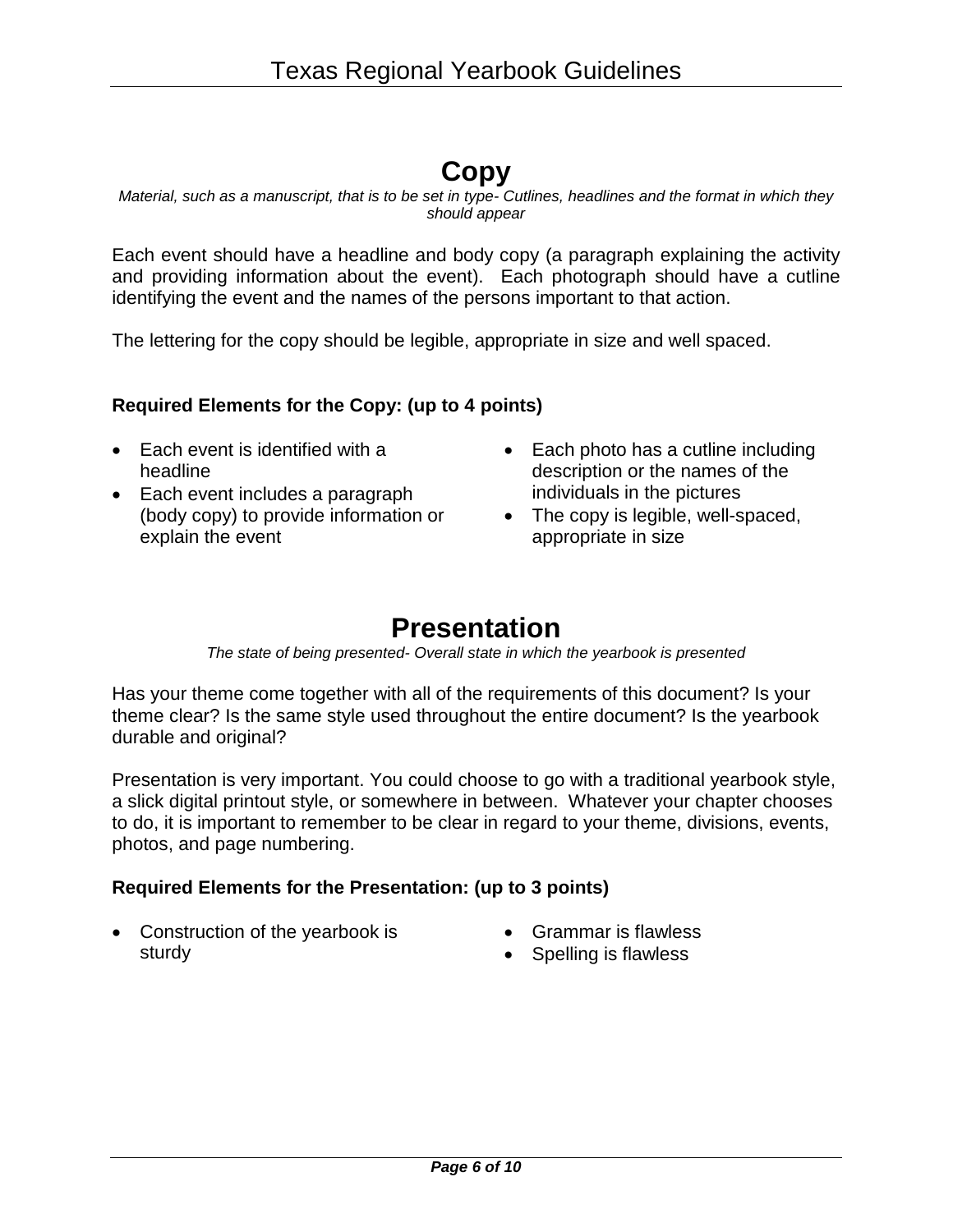# **Optional Points**

*These two items can be used for up to 2 bonus points (one point each).*

- Dedications are located directly after the Title Page (optional)
- Thank You/ Acknowledgements are at the end of the yearbook. (optional)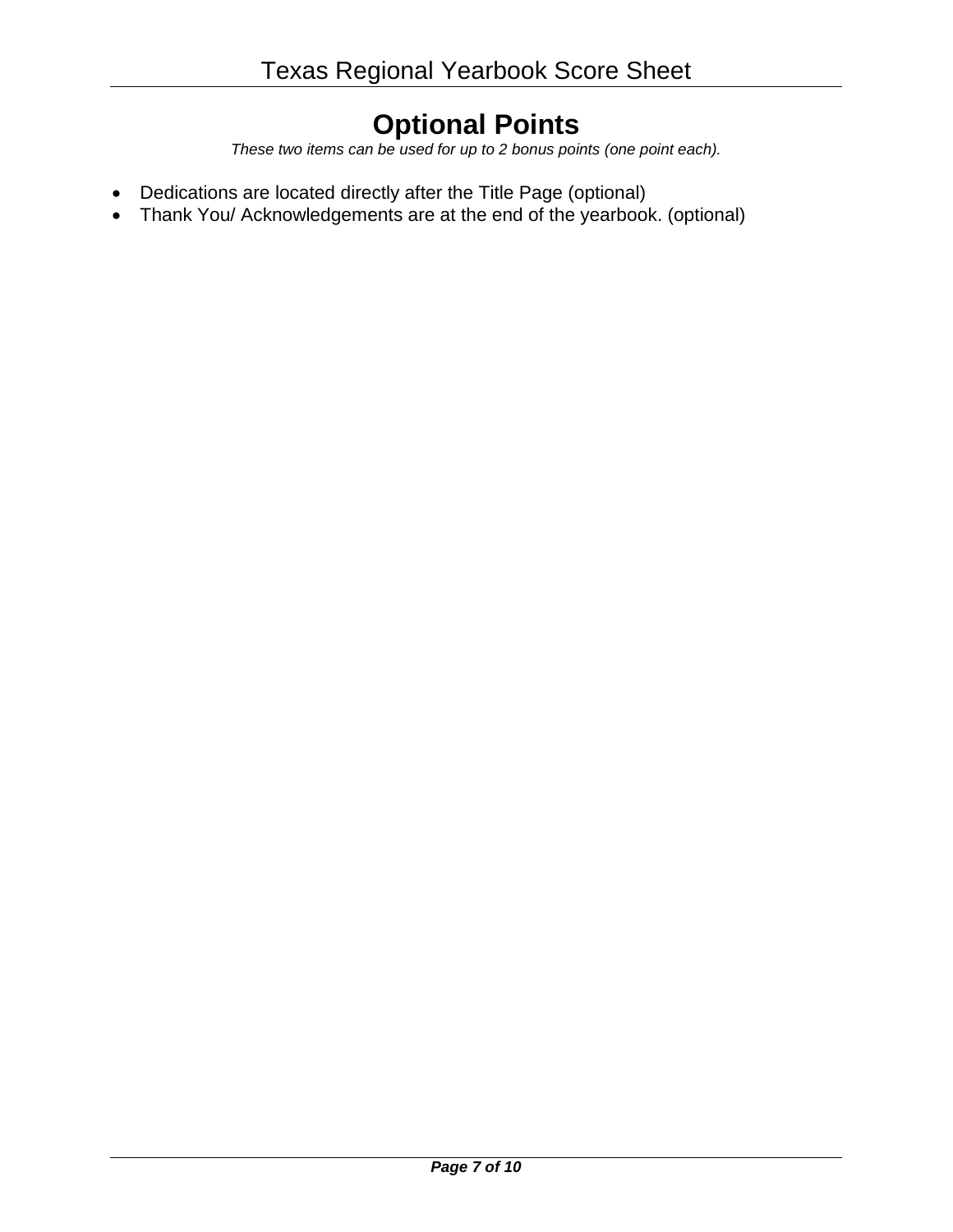# Texas Regional Yearbook Score Sheet

| Chapter Name: University of the Chapter Name:<br>College Name: <u>College Name:</u> College Name: 2008 |                                                                                                                                                                                                                             |               |                                                                                                                                                                                      |  |  |                                         |                                  |  |  |
|--------------------------------------------------------------------------------------------------------|-----------------------------------------------------------------------------------------------------------------------------------------------------------------------------------------------------------------------------|---------------|--------------------------------------------------------------------------------------------------------------------------------------------------------------------------------------|--|--|-----------------------------------------|----------------------------------|--|--|
|                                                                                                        |                                                                                                                                                                                                                             |               |                                                                                                                                                                                      |  |  | Year: Chapter Advisor: Chapter Advisor: |                                  |  |  |
|                                                                                                        |                                                                                                                                                                                                                             |               |                                                                                                                                                                                      |  |  |                                         | <b>Required Elements/ Rubric</b> |  |  |
|                                                                                                        | <b>Required Elements for the Theme:</b><br>$\Box$ Unity of theme (each section relates to the<br>overall theme)<br>Appropriateness/ Good Taste<br>Number of Possible Points - 4                                             | □             | $\Box$ Continuity of theme (all pages/ whole<br>yearbook completely uses theme)<br>Quality of design, & creativity<br>Score:                                                         |  |  |                                         |                                  |  |  |
|                                                                                                        | <b>Required Elements for the Cover:</b><br>$\Box$ Title of the yearbook<br>$\Box$ Name of the chapter                                                                                                                       |               | $\Box$ City of the School<br>□ State of the School                                                                                                                                   |  |  |                                         |                                  |  |  |
|                                                                                                        | $\Box$ Name of the school<br>Number of Possible Points - 6                                                                                                                                                                  |               | $\Box$ Date of the Calendar Year                                                                                                                                                     |  |  |                                         |                                  |  |  |
|                                                                                                        |                                                                                                                                                                                                                             |               | Score:                                                                                                                                                                               |  |  |                                         |                                  |  |  |
| ❏<br>❏                                                                                                 | <b>Required Elements for the Comprehensive Content:</b><br>Yearbook includes a Title Page<br>$\Box$ Yearbook includes a Preamble<br>Divisions and events are clearly labeled<br>Proper order of Title Page, Dedication Page | u.<br>◻<br>u. | Yearbook covers Jan 1 <sup>st</sup> through Dec 31 <sup>st</sup><br>Yearbook includes a Table of Contents<br>Page numbers clearly labeled beginning<br>with the Title Page as page 1 |  |  |                                         |                                  |  |  |
|                                                                                                        | (if applicable), Preamble, and Table of<br>Contents is followed<br>Number of Possible Points - 8                                                                                                                            | u.            | Yearbook accurately reflects chapter's<br>history for the past year<br>Score                                                                                                         |  |  |                                         |                                  |  |  |
|                                                                                                        |                                                                                                                                                                                                                             |               |                                                                                                                                                                                      |  |  |                                         |                                  |  |  |
|                                                                                                        | <b>Required Elements for the Divisions:</b><br>$\Box$ Each of the four Hallmarks is represented                                                                                                                             | u.            | The Hallmarks are in order                                                                                                                                                           |  |  |                                         |                                  |  |  |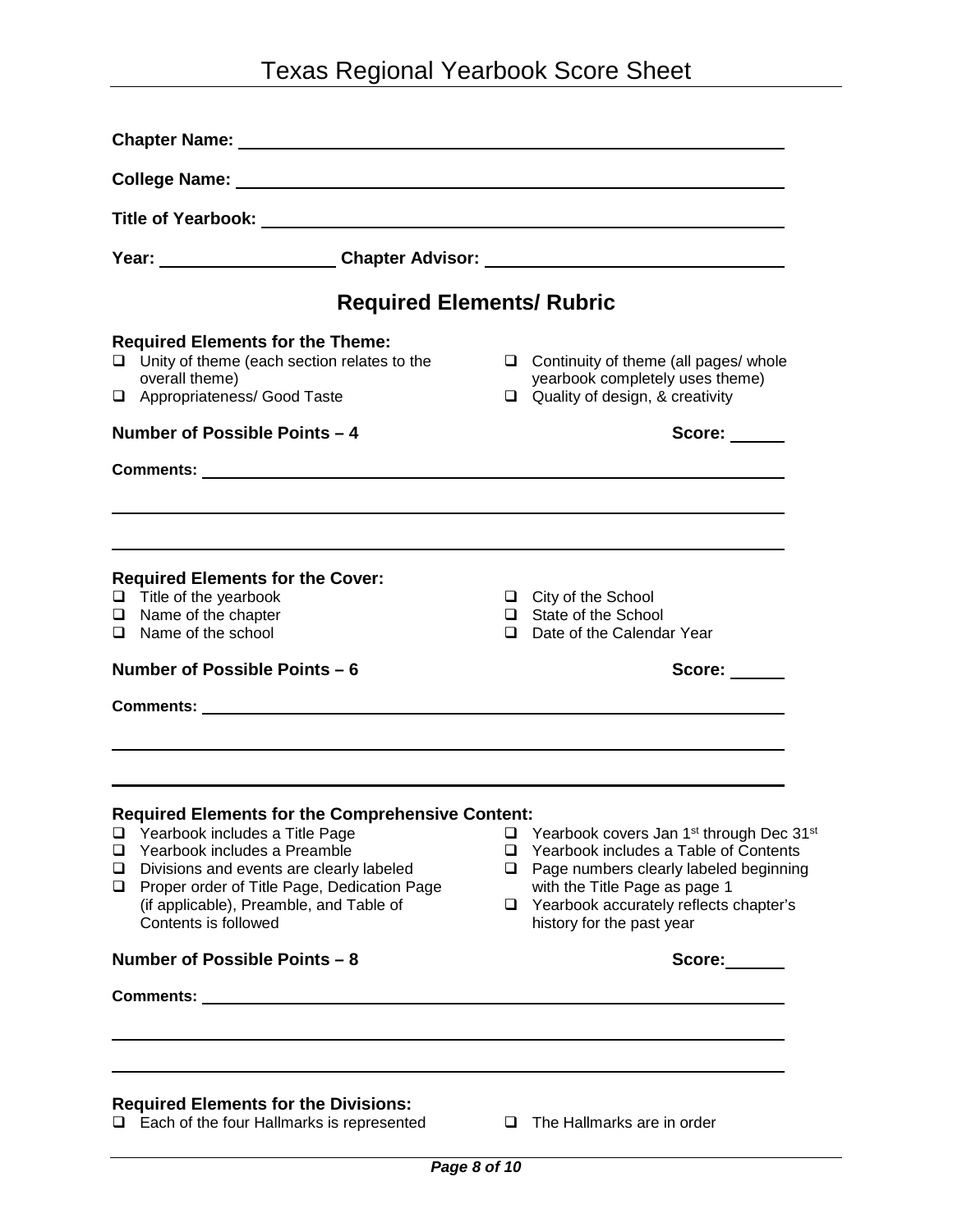| $\Box$ Each division has a cover page clearly<br>indicating which division is to follow<br>Number of Possible Points - 4                                                                                                                                                                                                                                                                         | The divisions follow the theme of the<br>◻<br>yearbook<br>Score:                                                                                                         |
|--------------------------------------------------------------------------------------------------------------------------------------------------------------------------------------------------------------------------------------------------------------------------------------------------------------------------------------------------------------------------------------------------|--------------------------------------------------------------------------------------------------------------------------------------------------------------------------|
| Comments: University of the Comments:                                                                                                                                                                                                                                                                                                                                                            |                                                                                                                                                                          |
| <b>Required Elements for the Copy:</b><br>Each event is identified with a headline<br>$\Box$ Each event includes a paragraph (body<br>copy) to provide information or explain the<br>event                                                                                                                                                                                                       | $\Box$ Each photo has a description or the names<br>of the individuals are listed for the picture<br>$\Box$ The copy is legible, well-spaced, and<br>appropriate in size |
| Number of Possible Points - 4                                                                                                                                                                                                                                                                                                                                                                    | Score:                                                                                                                                                                   |
| <b>Required Elements for the Presentation:</b><br>$\Box$ Construction of the yearbook is sturdy<br>$\Box$ Grammar is flawless<br>Number of Possible Points - 3<br>Comments: University of the Comments of the Comments of the Comments of the Comments of the Comments of the Comments of the Comments of the Comments of the Comments of the Comments of the Comments of the Comments of the Co | $\Box$ Spelling is flawless<br>Score:                                                                                                                                    |
| <b>Optional Points:</b><br>Dedication Page<br>Thank You/ Acknowledgements<br>Number of Possible Bonus Points - 2<br><b>Special Judges' Notations/Creativity</b>                                                                                                                                                                                                                                  | Score:                                                                                                                                                                   |
| u.<br>⊔                                                                                                                                                                                                                                                                                                                                                                                          |                                                                                                                                                                          |
| Number of Possible Points - 5                                                                                                                                                                                                                                                                                                                                                                    | Score: _____                                                                                                                                                             |